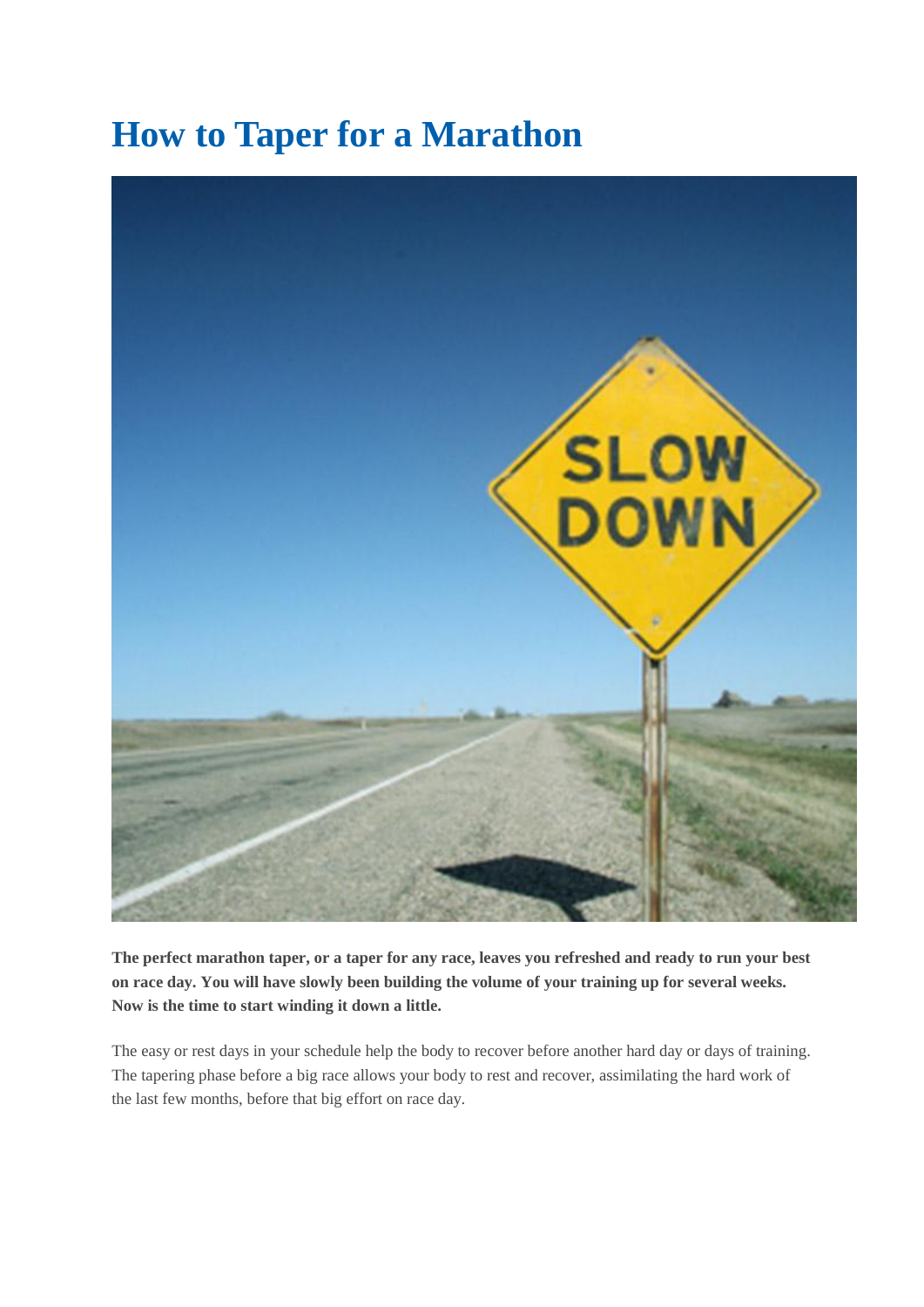As with all training regimes it is very individual as to exact specifics but there are certain basic principles. Although the tips that follow are geared to the marathon, the principles apply just the same to an important half marathon or 10k, but over a shorter time frame.

## **1. Quality, not Quantity**

After your last long run, whether that is two or three weeks before race day, you start to reduce your volume but maintain your intensity, or as some coaches say "reduce the quantity but maintain some quality".

## **2. Feeling Sluggish?**

With all the hard training that you have been motivating yourself to do, you can sometimes feel a bit sluggish and jaded for a few days as you realise how tired all the training has made you. This is normal and with a few days easier running without the mental or emotional pressure of having to get out there and "train hard" this feeling should pass after a day or two.

## **3. Keeping Up Routine**

You DON'T have to decrease the number of days you run, or the speed you do them at, but DO decrease the length of most runs and the total weekly mileage.

#### **4. Withdrawal Symptoms**

You don't want to feel you are stopping training, just easing back. If you experience withdrawal symptoms and feel you could train harder, it means the tapering is working, however resist the temptation to do one last big effort in the hope it will make you fitter, save that for race day!

#### **5. Feeling Fresh?**

Avoid the temptation to run faster, just because you are feeling fresh. If your schedule includes some speed work, fine, but keep the intensity and volume sensible. Any speed work during the tapering phase should be seen as maintaining the fitness level you have reached, rather than increasing that fitness. If your schedule says "easy day" make sure it is, no matter how good you are feeling

#### **6. Use Your Free Time**

Use any free time you now have to plan race pacing and drinking schedules and sort out race day kit rather than leaving all that to the last minute. If you haven't for whatever reason planned travel to and from the event, do so soon.

#### **7. Positive Visualisation**

Many runners take this time to visualise themselves at various points of the course. At five, ten, twenty miles and so on. Positive visualisation - like a mental rehearsal - has been shown to improve performance